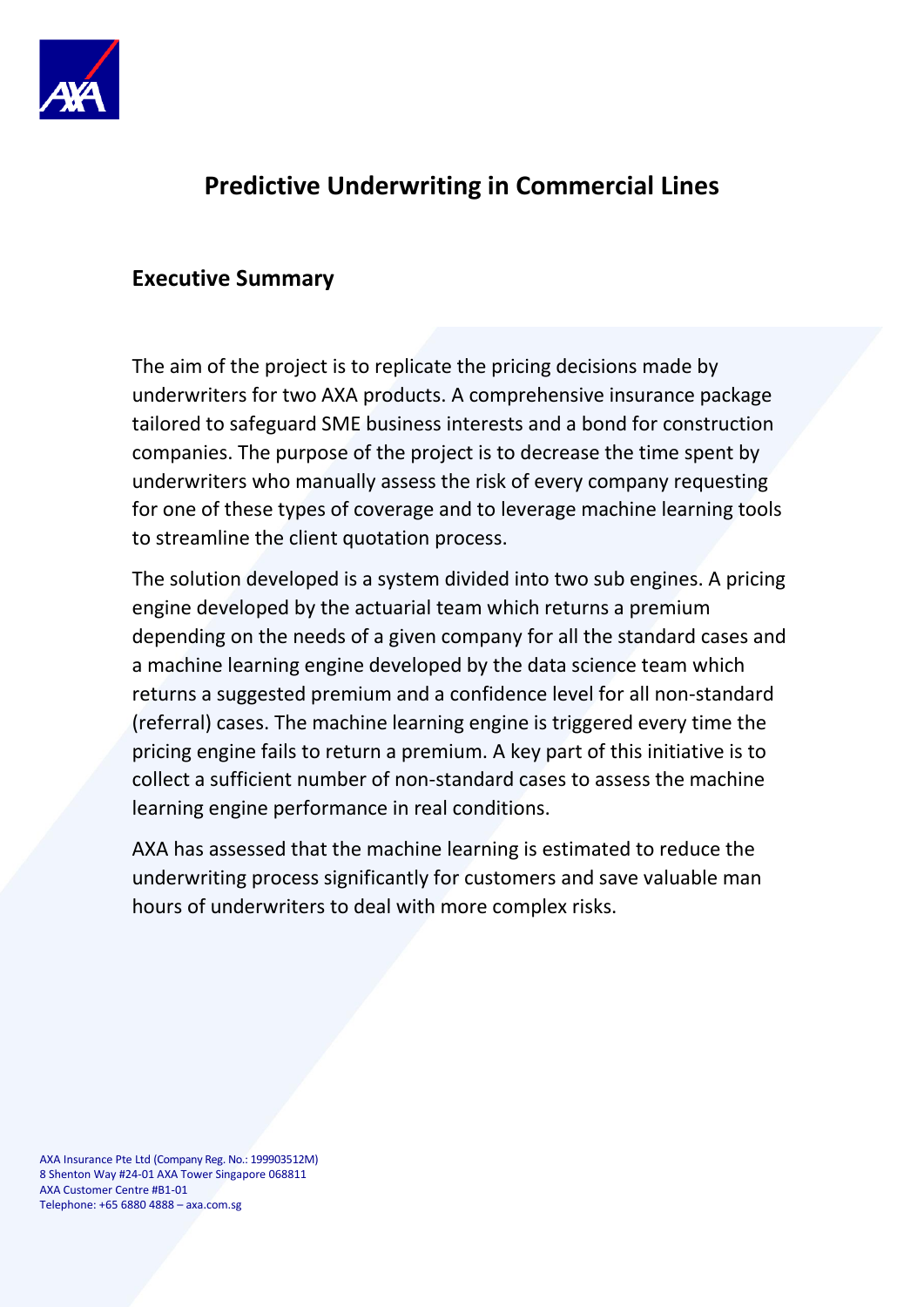

# **Developing a Machine Learning Engine**

### **Infrastructure**



*Figure 1: Overview of the infrastructure*

The machine learning engine developed on the AXA AWS platform where Python scripts are used to transform the raw data from the core systems into transversal tables which are used to create the training set needed to develop a machine learning model. The model is built using Python Machine Learning libraries (Pandas, Scikit-Learn, LightGBM…). Once the model created, it is saved as a pickle file and sent to the production environment (EDGE).

#### **Data**

Python scripts transform the raw data into meaningful data where many business rules are applied in order to obtain a proper training set. As the machine learning engine needs to suggest the premiums for two different products, two machine learning models are created (one for each product) and thus two different training set are created. The data sources remain the same for the two products, but the data used by the machine learning models are different. The data includes information about the policy (duration, coverage type, risks insured, sum insured for the different risks, contract type, number of risks insured, etc.), the company (age of the company, activity sector, number of officers, etc.) and the claims history of the company if any (occurrence date, sum claimed). The list of all variables used by the different models are shown in the appendix.

The useful data/features to predict a correct premium are selected using several methods. The feature selection methodology consists mainly in eliminating features having a single unique value, collinear features, zero importance features and low importance features. At the end of this process 9 features are selected for the Bond product and around 42 features for the SME product. Policies issued before 1st Jan 2019 were used in the training set to create the machine learning models and policies issued after 1st Jan 2019 were used by the validation set to assess the performance of the models (back testing).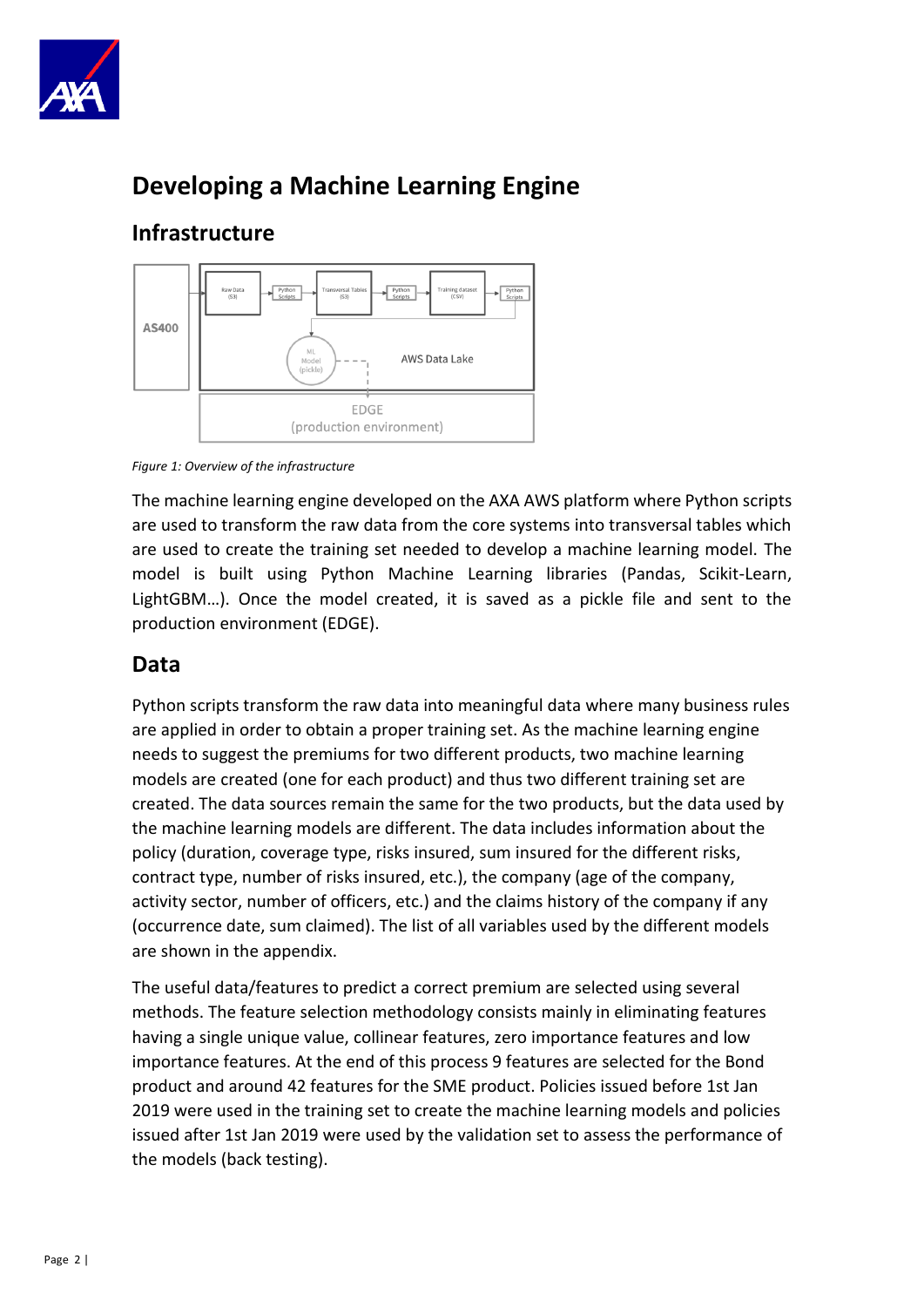

#### **Modeling Approach**

Our modeling approach consists of using a supervised learning algorithm. We have selected the open source library LightGBM developed by Microsoft. LightGBM is a gradient boosting framework that uses tree-based learning algorithms. Its advantages are faster training speed and higher efficiency, lower memory usage and better accuracy. Additionally, LightGBM supports the SHAP (SHapley Additive exPlanations) library which enables to explain each prediction at the company level. This functionality is a great advantage to explain the behavior of the machine learning models to the underwriters.

For each product, the hyper-parameters optimization is done using the Hyperopt Python library which is a Bayesian optimization technique. The hyper-parameters are found using cross-validation on the entire original training dataset.

Once the hyper-parameters found, 20 LGBMRegressor instances are trained on 20 different subsets of the original training dataset using the Bootstrap Method. By using this bagging method of 20 LGBMRegressor instances per product, we are able to define a confidence level for each prediction made by the machine learning engine (see next section).

#### **Confidence Level Definition**

An additional request from the underwriting team was to be able to provide a "confidence level" for each suggested premium predicted by the machine learning models. The confidence level is different from the confidence interval which is already well defined in the literature. In this paper, the confidence level is defined as the "certainty index" for every prediction made by the ML models. In other words, how certain the machine learning model is in predicting that the premium for a given company will be X S\$? To our knowledge, only few research articles have mentioned this type of problem known as Regression Conformal Prediction. As most solution proposed from the academic world were either too complex or not adapted to our business problem, we have decided to create our own definition of confidence level.



*Figure 2: Definition of the confidence level*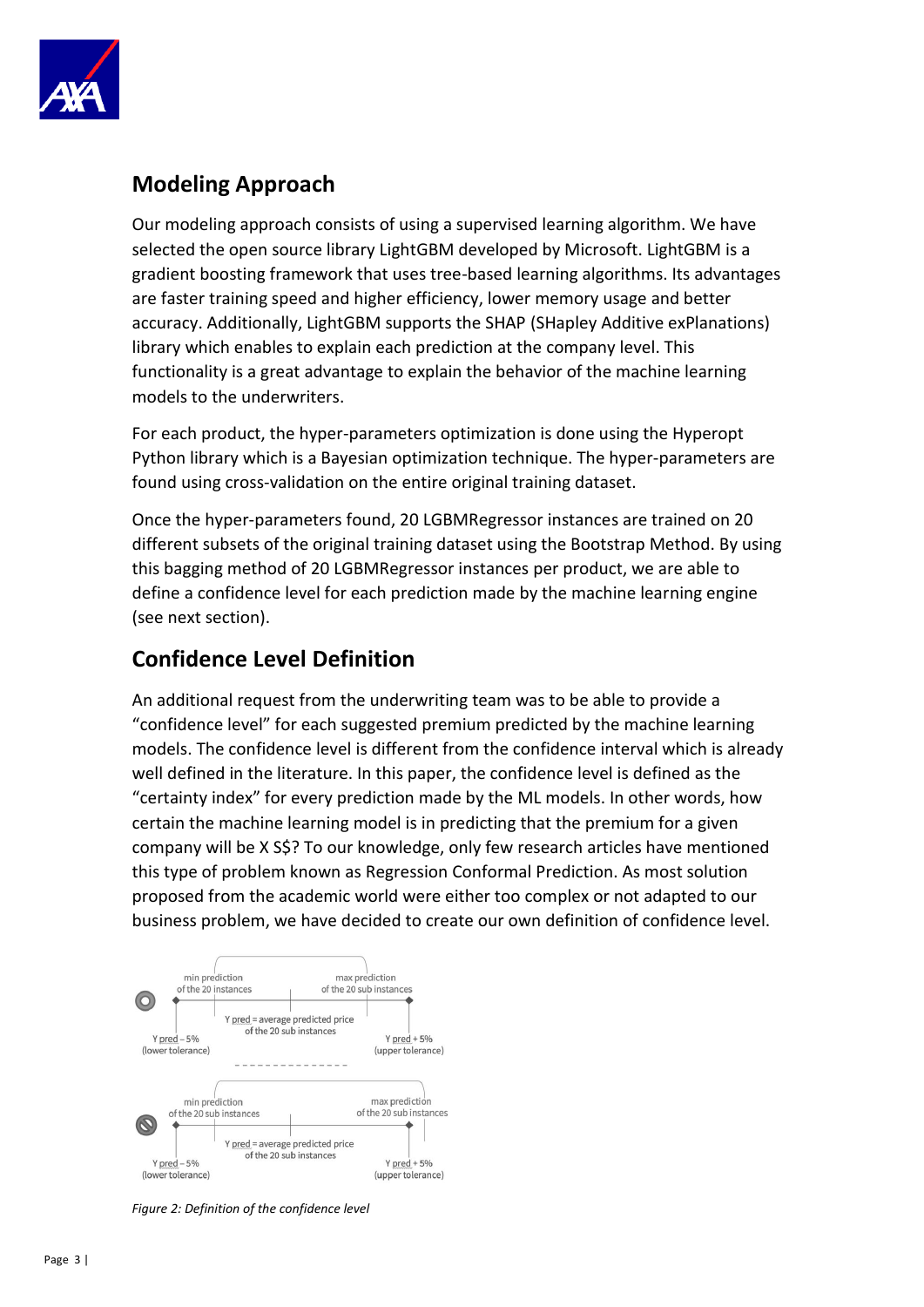

The confidence level is defined as follow:

- Let CL be a confidence level between [0;1]
- Let Ymin be the minimum of all premiums predicted by the 20 LGBMRegressor instances
- Let Ymax be the maximum of all premiums predicted by the 20 LGBMRegressor instances
- Let Ypred be the mean of all the premiums predicted by the 20 LGBMRegressor instances
- Let alpha be a tolerance level between [0;1]

If any predicted premium from the 20 instances falls outside the interval: [*Ypred\*(1 alpha); Ypred\*(1+alpha)*] then *CL* = 0

If none of the predicted premiums falls outside the same interval, then  $CL = 1 (Ymax-Ymin)$ 

 $\overline{(Ypred*(1-alpha); Ypred*(1+alpha))}$ 

#### **Performance of the Models**

Performance of the models have been back tested during the development of phase.



*Figure 3: Results of the predicted premiums for Immigration Bonds on the validation set*

*Figure 3* shows the results the machine learning model for the Bond product. The red dots are the accepted premiums predicted by the model after checking the confidence level. Blue dots are rejected predictions and green dots are the real premiums of the Bond policies. Confidence level allow us to reduce the risk to predict a wrong price.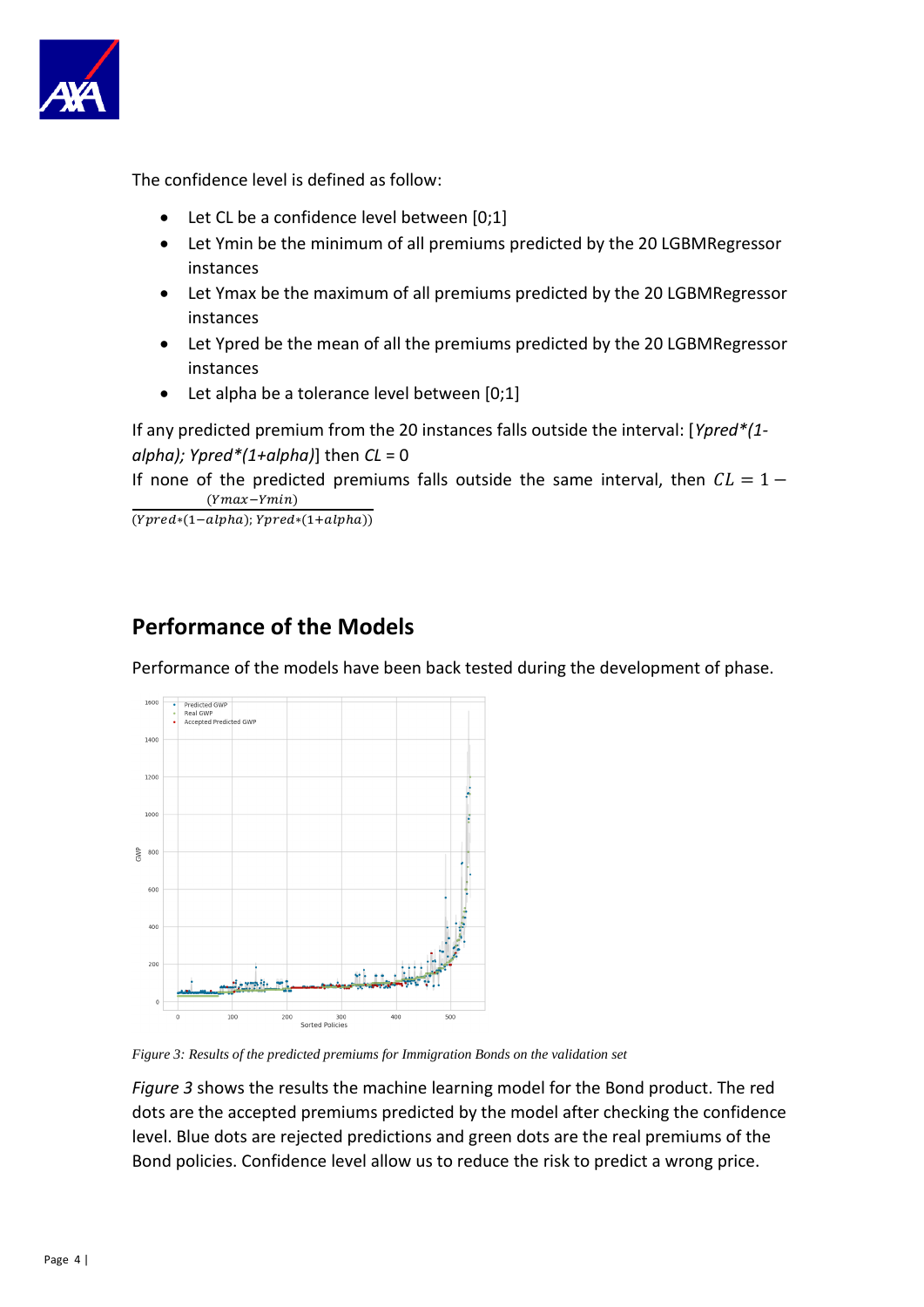

After applying the confidence level with a threshold at 0, the error on predicted premiums decreases around:

- -1.7S\$ on average (vs 7.7S\$ without confidence level) for Bonds
- 7.6S\$ on average (vs 25.36S\$ without confidence level) for SME Product

#### **Future State**

The immediate next step is to monitor the behaviour of the deployed machine learning models to check if predicted premiums are coherent with the decision of underwriters. In parallel, collecting data generated by the production environment is a must in order to increase the performance of the models.

The premiums predicted by the machine learning models for non-standard cases need to be reviewed by the underwriters to define what is the acceptable confidence level where the machine learning engine can automatically suggest a premium without any human intervention.

Finally, patterns discovered by the machine learning models with the help of the Shapley values can be integrated back to the pricing engine to decrease the number of non-standard cases.

#### **References**

*Regression conformal prediction with random forests*: Johansson, U., Boström, H., Löfström, T. et al. Mach Learn (2014) 97: 155. [https://doi.org/10.1007/s10994-014-](https://doi.org/10.1007/s10994-014-5453-0) [5453-0](https://doi.org/10.1007/s10994-014-5453-0)

*Regression Conformal Prediction with Nearest Neighbours*: Harris Papadopoulos, Vladimir Vovk, Alex Gammerman

*Uncertainty Quantification in Deep Learning*: [https://www.inovex.de/blog/uncertainty](https://www.inovex.de/blog/uncertainty-quantification-deep-learning/)[quantification-deep-learning/](https://www.inovex.de/blog/uncertainty-quantification-deep-learning/)

*lightGBM*: <https://github.com/microsoft/LightGBM>

*Hyperopt*:<https://github.com/hyperopt/hyperopt>

*SHAP*: <https://github.com/slundberg/shap>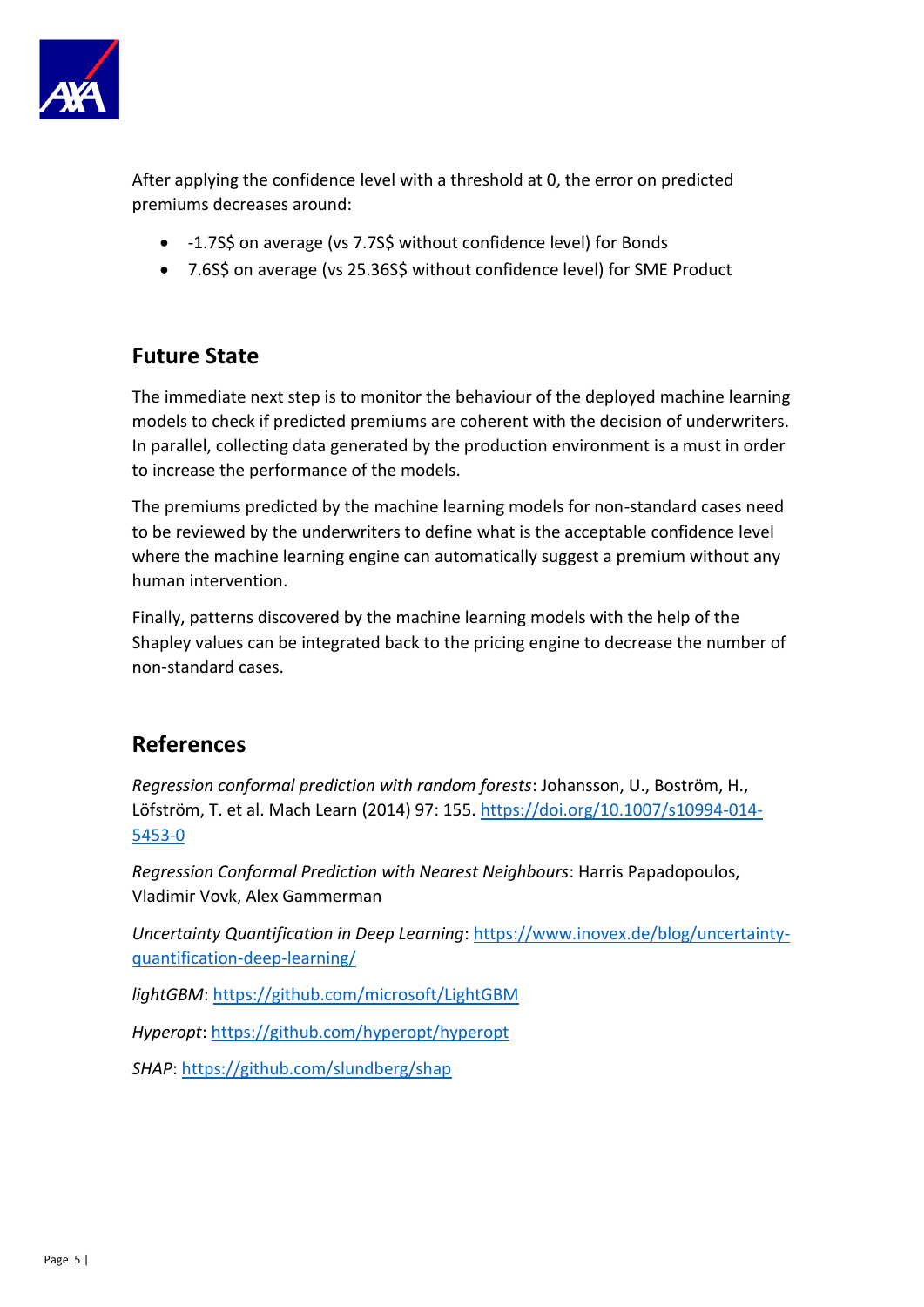

## **Appendix**



*Figure 4: Results of the predicted premiums for SME Product on the validation set*

| <b>Feature Name</b>          | Source      | Description                    | Example      |
|------------------------------|-------------|--------------------------------|--------------|
| 'FT_UEN_AGE'                 | <b>ACRA</b> | Age of the company             | 10.4         |
| 'FT REGISTRATION AGE'        | <b>ACRA</b> | Age since registration         | 10.6         |
| 'FT NO OF OFFICERS'          | <b>ACRA</b> | Number of officers             | 5            |
| 'FT_POLICY_DURATION'         | Data Lake   | Policy cover duration          | 2.2          |
| 'FT CLAIM INC TOT'           | Data Lake   | Total claim amount             | $\mathbf{0}$ |
| 'FT_PRIMARY_SSIC_CODE'       | Data Lake   | 1st SSIC code in ACRA          | $\theta$     |
| 'FT SECONDARY SSIC COD<br>E, | Data Lake   | 2nd SSIC code in ACRA          | 17           |
| 'FT_RISK_DURATION_LBH'       | Data Lake   | Cover period for risk LBH      | 791          |
| 'FT_TOTSIL_LBH'              | Data Lake   | Total Sum Insured for risk LBH | 5000         |
| TG_GWP (Target Variable)     | Data Lake   | Total GWP of policy            | 500          |

*Table 1: List of features used for the Bond Product Machine Learning Model*

| <b>Feature Name</b>    | Source      | <b>Description</b>                   | <b>Example</b> |
|------------------------|-------------|--------------------------------------|----------------|
| FT_UEN_AGE             | <b>ACRA</b> | Age of the company                   | 0.9            |
| FT_REGISTRATION_AGE    | <b>ACRA</b> | Age since registration               | 0.9            |
| FT_NO_OF_OFFICERS      | <b>ACRA</b> | Number of officers                   | 4              |
| FT_POLICY_DURATION     | Data Lake   | Policy cover duration                | 1              |
| FT RSKNO               | Data Lake   | <b>Total Number of Risks</b>         | 6              |
| FT_CLAIM_AMT_TOT       | Data Lake   | <b>Total Amount Paid of Claims</b>   | $\mathbf 0$    |
| FT_CLAIM_INC_TOT       | Data Lake   | <b>Total Amount of Claims</b>        | $\mathbf 0$    |
| FT_CNTTYPE             | Data Lake   | Contract Type                        | $\overline{2}$ |
| FT_TRANTYPE            | Data Lake   | Transaction Type (Renewal or NB)     | 1              |
| FT_OCCUP               | Data Lake   | Occupancy of company                 | $\overline{2}$ |
| FT_PRIMARY_SSIC_CODE   | <b>ACRA</b> | 1st SSIC code in ACRA                | 5              |
| FT_SECONDARY_SSIC_CODE | <b>ACRA</b> | 2nd SSIC code in ACRA                | $\Omega$       |
| FT_CLAIM_AMT_LWC       | Data Lake   | Total claim amount paid for risk LWC | $\Omega$       |
| FT_CLAIM_INC_LPX       | Data Lake   | Total claim amount for risk LPX      | $\Omega$       |
| FT_CLAIM_INC_LWC       | Data Lake   | Total claim amount for risk LWC      | 0              |
| FT_CLAIM_NO_LWC        | Data Lake   | Total number of claims for risk LWC  | $\Omega$       |
| FT_RISK_DURATION_APG   | Data Lake   | Cover period for risk APG            | 364            |
| FT_RISK_DURATION_LMG   | Data Lake   | Cover period for risk LMG            | $\theta$       |
| FT_RISK_DURATION_LPX   | Data Lake   | Cover period for risk LPX            | 364            |
| FT_RISK_DURATION_LWC   | Data Lake   | Cover period for risk LWC            | 364            |
| FT_RISK_DURATION_PAA   | Data Lake   | Cover period for risk PAA            | 364            |
| FT_RISK_DURATION_PBM   | Data Lake   | Cover period for risk PBM            | 364            |